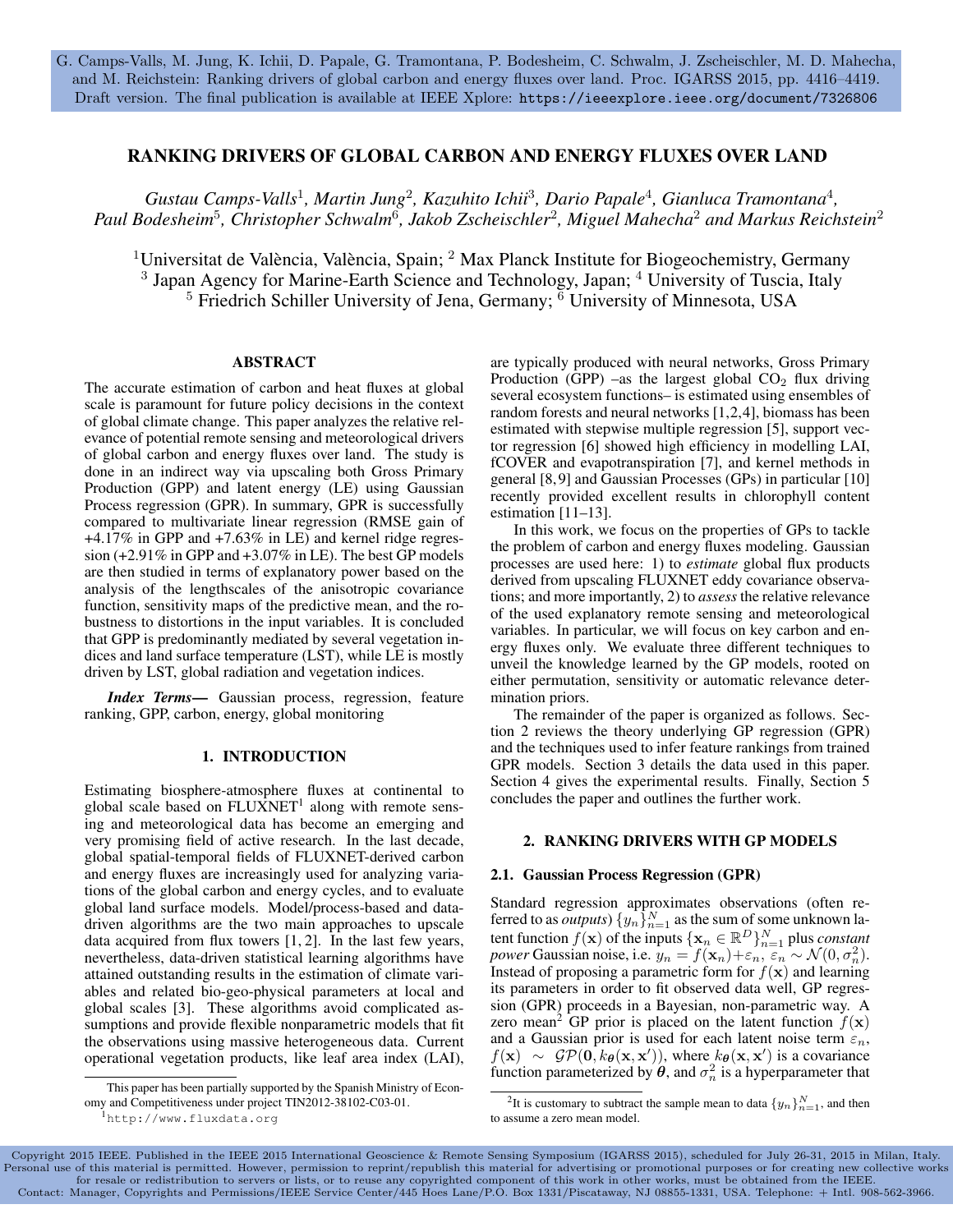specifies the noise power. Essentially, a Gaussian process is a stochastic process whose marginals are distributed as a multivariate Gaussian. In particular, given the priors  $\mathcal{GP}$ , samples drawn from  $f(\mathbf{x})$  at the set of locations  $\{\mathbf{x}_n\}_{n=1}^N$  follow a joint multivariate Gaussian with zero mean and covariance matrix  $\mathbf{K}_{\mathbf{f}f}$  with  $[\mathbf{K}_{\mathbf{f}f}]_{ij} = k_{\theta}(\mathbf{x}_i, \mathbf{x}_j)$ , which is parametrized by a set of hyperparameters  $\theta$ . GPR is intimately related to standard kriging in geostatistics: x is an arbitrary feature vector rather than just the geographical coordinates of a sample.

If we consider a test example  $x_*$  with corresponding output value  $y_*$ , the  $\mathcal{GP}$  defines a joint prior distribution between the observations  $y \equiv \{y_n\}_{n=1}^N$  and  $y_*$ . Collecting a training data set in  $\mathcal{D} \equiv \{\mathbf{x}_n, y_n | n = 1, \dots N\}$ , it is possible to analytically compute the posterior distribution over the unknown output  $y_*$ :

$$
p(y_*|\mathbf{x}_*, \mathcal{D}) = \mathcal{N}(y_*|\mu_{\text{GP}*}, \sigma_{\text{GP}*}^2)
$$
  
\n
$$
\mu_{\text{GP}*} = \mathbf{k}_{\text{f}*}^\top (\mathbf{K}_{\text{f}} + \sigma_n^2 \mathbf{I}_n)^{-1} \mathbf{y} = \mathbf{k}_{\text{f}*}^\top \boldsymbol{\alpha}
$$
  
\n
$$
\sigma_{\text{GP}*}^2 = \sigma_n^2 + k_{**} - \mathbf{k}_{\text{f}*}^\top (\mathbf{K}_{\text{f}} + \sigma_n^2 \mathbf{I}_n)^{-1} \mathbf{k}_{\text{f}*},
$$

where  $k_{f*}$  is a vector of similarities between the test point and all training points.

GPs offer some advantages over other regression methods. Since they yield a full posterior predictive distribution over y∗, it is possible to obtain not only mean predictions for test data,  $\mu_{GP*}$ , but also the so-called "error-bars",  $\sigma_{\text{GP}^*}^2$ , assessing the uncertainty of the mean prediction. The whole procedure only depends on a very small set of hyperparameters  $\theta$ , which combats overfitting efficiently. Also, inference of the hyper-parameters and the weights  $\alpha$  can be performed using continuous optimization of the evidence so there is no need to resort to cross-validation procedures. Note, however, that the bottleneck of the algorithm is the definition of the covariance (kernel or Gram) function  $k_{\theta}$ : this function should capture the similarity between data instances. A standard, widely used covariance function is the *isotropic* squared exponential (SE),  $k(\mathbf{x}_i, \mathbf{x}_j) = \exp(-\|\mathbf{x}_i - \mathbf{x}_j\|^2 / (2\sigma^2)).$ 

## 2.2. GPR for feature ranking

In this work, we report results following three different ways to rank the input drivers (features, explanatory variables) used by the GPR models. While rooted in different principles, all of them evaluate how robust is the fitted model to distortions or information content of the features.

#### *2.2.1. Permutation analysis*

The first approach is simple and general for any regression algorithm, and basically consists of a greedy algorithm in which the impact of the inputs on the prediction error is evaluated in the context or absence of the other predictors. Essentially, for each feature  $j$ , the algorithm permutes its values for all training samples, and evaluates the prediction RMSE. The process is repeated for a number of permutations,  $p = 1, \ldots, n_p$ , and results are averaged. The relevance of feature j is  $r_i =$  $1/(\frac{1}{n_p} \sum_{p} RMSE(p, j))$ . In [12, 13], we illustrated the usefulness of this procedure for the identification of the most relevant spectral channels for the retrieval of vegetation parameters (chlorophyll content, LAI and FVC) from hyperspectral data.

#### *2.2.2. Anisotropic Gaussian kernel*

An interesting possibility to evaluate the relative relevance of the inputs identified by a trained GP is to resort to an *anisotropic* Gaussian covariance function, as an alternative generalization of the isotropic SE prior. The so-called automatic relevance determination (ARD) prior takes the form

$$
k(\mathbf{x}_p, \mathbf{x}_q) = \nu^2 \exp\bigg(-\sum_{j=1}^D \frac{(\mathbf{x}_p^j - \mathbf{x}_q^j)^2}{2\sigma_j^2}\bigg),\,
$$

where  $x_p^j$  is the feature j of input vector  $x_p$ ,  $\sigma_j$  contains a lengthscale per dimension, and  $\nu$  is a positive scale factor. ARD effectively prunes input feature j for large values of  $\sigma_i$ . Therefore, the relevance of feature  $j$  is thus directly given by the inverse of the infered lengthscale,  $\sigma_i$ . In our previous works [12, 14], ARD was used to assess the relevance of the D spectral channels in vegetation chlorophyll content estimation.

#### *2.2.3. Sensitivity analysis over the GP*

In this work we exploit the sensitivity analysis over the predictive mean of the GP model,  $\mu_{GP*}$ . Sensitivity of feature j is here defined as  $s_j = \int (\frac{\partial \phi(\mathbf{x})}{\partial \mathbf{x}_j})$  $\frac{\partial \phi(\mathbf{x})}{\partial \mathbf{x}_j}$ )<sup>2</sup> $p(\mathbf{x})$ dx, where  $p(\mathbf{x})$  is the probability density function over the input x, and  $\phi(\mathbf{x})$  represents the predictive mean,  $\mu_{GP*}$ . Intuitively, the objective of the sensitivity map is to measure the changes of the derivative of the function  $\phi(\mathbf{x})$  in the *j*th direction. In order to avoid the possibility of cancellation of the terms due to its signs, the derivatives are squared. Therefore, the resulting sensitivity map will be positive  $s_j \geq 0$  for all features. The empirical estimate of the sensitivity for the  $j$ th feature can be written as  $s_j \, = \, \frac{1}{N} \sum_{n=1}^N \bigl( \frac{\partial \phi({\bf x}_n)}{\partial {\bf x}_j}$  $(\frac{\phi(\mathbf{x}_n)}{\partial \mathbf{x}_j})^2$ . It is easy to show that the resulting empirical estimate of the GP mean sensitivity map for the ARD prior is:

$$
s_j = \frac{\nu^2}{N} \sum_{q=1}^N \left( \sum_{p=1}^N \alpha_p (\mathbf{x}_p^j - \mathbf{x}_q^j) k(\mathbf{x}_p, \mathbf{x}_q) / \sigma_j^2 \right)^2.
$$
 (1)

Note that  $s_i$  is computed in closed-form using only training points and the inferred weight vector  $\alpha$ .

## 3. DATA COLLECTION AND PREPROCESSING

In this work, we exploit two complementary sets of products with enhanced spatial and temporal resolution in comparison to existing products [2]: a 5 min spatially and 8 day temporally resolved product driven solely by remote sensing based variables, and a daily and vegetation type specific product at  $0.5<sup>o</sup>$  driven by meteo and mean seasonal cycle remote sensing based variables.

We used the global La Thuile FLUXNET synthesis data  $set<sup>1</sup>$  which is composed of half-hourly FLUXNET eddy covariance measurements processed using standardized proce-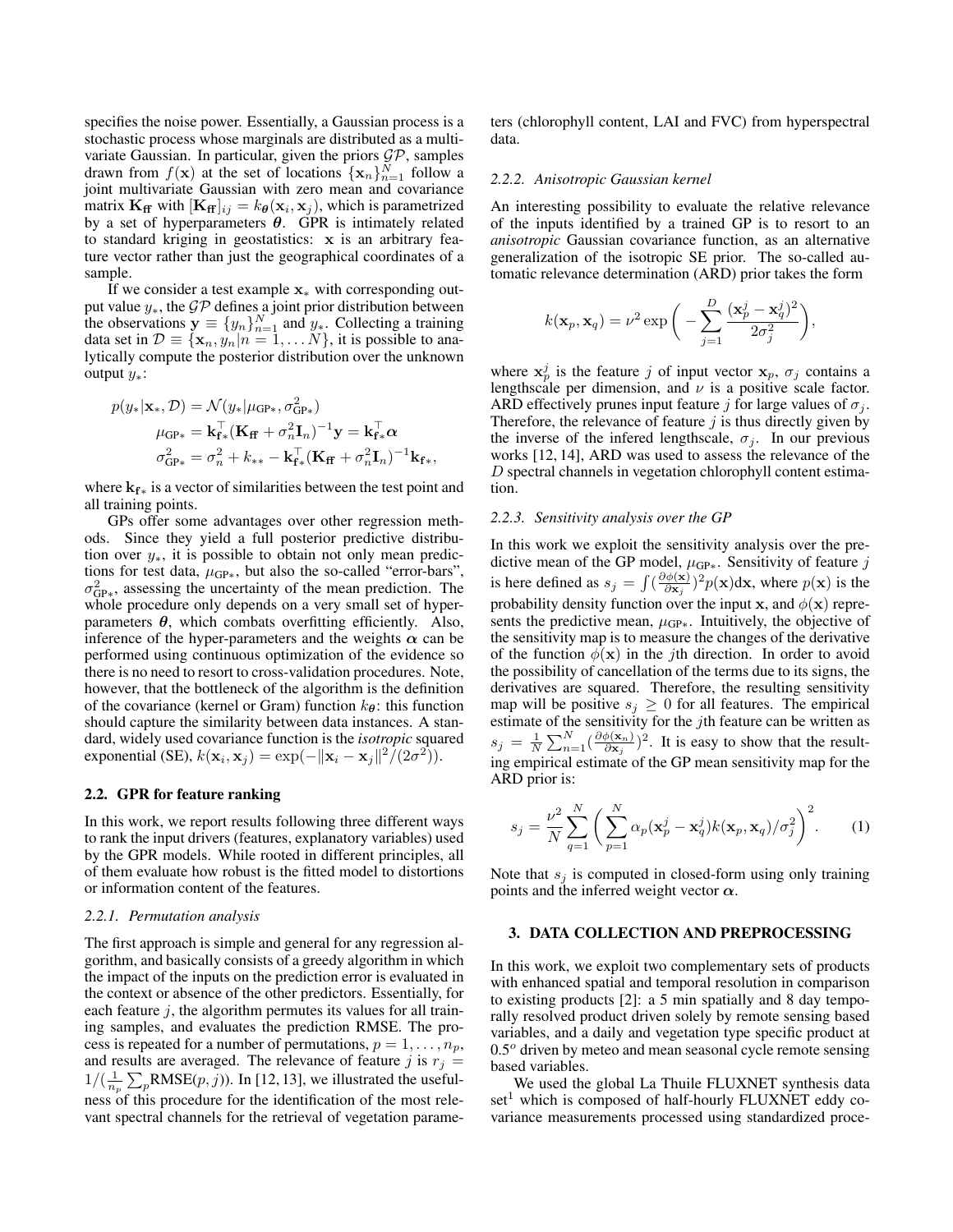dures of gap-filling and quality control [15, 16]. The fluxes were subsequently aggregated into 8-daily means to conform to the temporal resolution of MODIS products. We excluded data where more than 20% of the data of the monthly mean was based on gap filling with low confidence [17], and applied additional semi-automated screening for bad quality data. Estimates of GPP were based on the flux partitioning method in [17].

We collected and processed MODIS land data at the locations of the flux towers: MOD11A2 Land Surface Temperature (LST) [18], MOD13A2 Vegetation Index (VI) [19], MOD15A2 Leaf Area Index and FPAR (LAI/FPAR) [20], and MCD43A2 and MCD43B4 BRDF-corrected surface reflectances [21]. Two vegetation index, LSWI and NDWI, were created further using BRDF-corrected surface reflectance data. Additional variables were created as the product of vegetation indices and LST, or global radiation (Rg). We used the data from 3 by 3 km regions centered on the flux towers and applied QA/QC to screen bad quality data. Details are given in Table 1.

Table 1: Remote sensing products used to derive the drivers.

| Scale      | Parameter           | Product             | Spatial Res. Temp. Res. Ref. |        |      |
|------------|---------------------|---------------------|------------------------------|--------|------|
| Site       | LST                 | MOD11A2             | 1 <sub>km</sub>              | 8 day  | [18] |
|            | VI                  | <b>MOD13O1</b>      | 250m                         | 16 day | [19] |
|            | LAI/FPAR MOD15A2    |                     | 1km                          | 8 day  | [20] |
|            | Reflectance MCD43A2 |                     | 500m                         | 8 day  | [21] |
|            | Reflectance MCD43A4 |                     | 500m                         | 8 day  | [21] |
| Global LST |                     | MOD11A2             | 1 <sub>km</sub>              | 8 day  | [18] |
|            | VI                  | MOD13A2             | 1 <sub>km</sub>              | 16 day | [19] |
|            | LAI/FPAR MOD15A2    |                     | 1 <sub>km</sub>              | 8 day  | [20] |
|            | Reflectance MCD43B4 |                     | 1km                          | 8 day  | [21] |
|            | Solar Rad           | <b>JAXA /JASMES</b> | 5 <sub>km</sub>              | 1 day  | 22   |

A suite of additional explanatory variables was derived by computing the mean seasonal cycle (MSC) and metrics thereof like minimum, maximum, and mean for all 'raw' variables, which yielded a total set of 216 potentially explanatory variables. The feature selection algorithm presented in [23] was used to identify suitable feature subsets for carbon and energy fluxes respectively. We here focus on the best eight features,  $D = 8$ : For GPP we used Normalized Difference Water Index (NDWI), Land Surface Temperature during day (LST-Day) and night (LST-Night), the maximum of the LST mean seasonal cycle (MSC-Day), NDVI times the global radiation (Rg) map, Enhanced Vegetation Index (EVI), mediuminfrared (MIR) region, and the leaf area index (LAI). For LE, the input features were EVI×LST-Day, the MSC of the Fraction of Photosynthetically Active Radiation (fAPAR)  $\times$  Rg, EVI×LST, LST-Day and LST-Night, Rg, along with the potential radiation (Rg-Pot) and its minimum MSC (Rg-MSC-Min). All these features are then used to fit machine learning models of relevant carbon and energy fluxes, such as the Gross Primary Production (GPP) and latent energy (LE).

## 4. EXPERIMENTAL RESULTS

This section shows the numerical results obtained on the GPP and LE modeling, and evaluates the three techniques for ranking drivers of global carbon and energy fluxes over land.

#### 4.1. Experimental setup

In this work we compare numerically five regression algorithms: a multivariate linear regression (LR), multilayer perceptron neural network (MLP) [4], support vector regression (SVR) [6], the kernel ridge regression (KRR) [8], and the standard Gaussian process regression (GPR) [10]. We split the available data ( $N = 19797$  points) into 10 independent folds, and show the 10-fold cross-validation results. A onehidden layer MLP was trained with the Levenberg-Marquardt algorithm to minimize the squared loss. Both SVR and KRR used the SE kernel and employed 2/3 of the training data in each fold for training and 1/3 for validation. GPR used the ARD prior covariance and hyperparameters  $\theta$  were selected by maximizing the marginal likelihood of the observations. The ARD kernel endorses some more flexibility in the modeling and allows to study the inferred lengthscale for feature ranking. The MATLAB simpleR toolbox<sup>3</sup> was used to fit the models.

#### 4.2. Numerical comparison

Table 2 shows the obtained cross-validation results in terms of bias (mean error, ME), accuracy (RMSE, MAE), and goodness-of-fit (Pearson's correlation coefficient  $\rho$ ). It can be noticed that GP models perform better that the rest in RMSE, MAE and  $\rho$ , while they provide slightly higher bias for GPP. In summary, GPR is successfully compared to multivariate LR in RMSE terms (gain of +4.17% in GPP and +7.63% in LE), as well as nonlinear models (maximum gain of +2.91% in GPP and +3.07% in LE). GPR reveals similar accuracy results to KRR, yet less biased for the latent energy flux. In addition, as we will study in the next section, GPR allows to derive feature ranking under solid Bayesian foundations.

Table 2: Numerical results for GPP and LE and all methods.

| GPP             | <b>ME</b> | <b>RMSE</b> | <b>MAE</b> | $\rho$ |
|-----------------|-----------|-------------|------------|--------|
| I R             | $-0.01$   | 1.83        | 1.30       | 0.78   |
| <b>MLP</b> [4]  | $+0.04$   | 1.92        | 1.39       | 0.73   |
| <b>SVR</b> [6]  | $+0.01$   | 1.80        | 1.23       | 0.78   |
| <b>KRR [8]</b>  | $+0.00$   | 1.81        | 1.24       | 0.78   |
| <b>GPR [10]</b> | $+0.03$   | 1.76        | 1.16       | 0.80   |
| LE              | <b>ME</b> | <b>RMSE</b> | <b>MAE</b> | $\rho$ |
| I R             | $-0.00$   | 1.70        | 1.26       | 0.79   |
| <b>MLP</b> [4]  | $+0.14$   | 1.68        | 1.25       | 0.80   |
| <b>SVR</b> [6]  | $+0.01$   | 1.55        | 1.11       | 0.83   |
| <b>KRR [8]</b>  | $+0.12$   | 1.53        | 1.10       | 0.84   |
| <b>GPR [10]</b> | $-0.01$   | 1.52        | 1.06       | 0.84   |

<sup>3</sup>http://www.uv.es/gcamps/code/simpleR.html